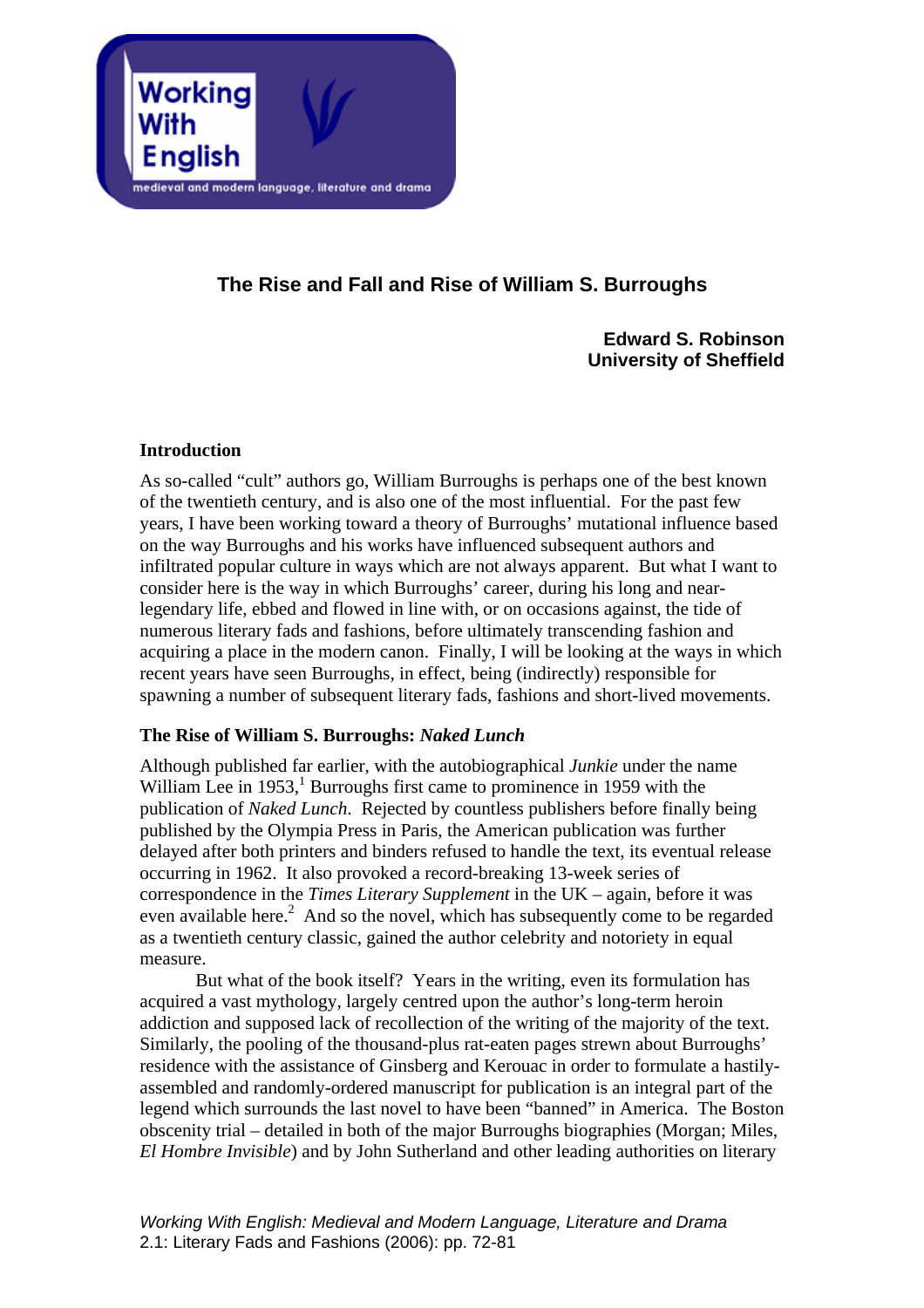censorship<sup>[4](#page-8-2)</sup> – in which the book was ultimately deemed not obscene on appeal in 1966, is yet another significant factor in the immense legend of *Naked Lunch*.

The book's structure is, at best, arbitrary. Burroughs himself claimed "you can cut into *Naked Lunch* at any intersection point" (*Naked Lunch* 176). In terms of contents, much of the novel is unpalatable to many. But that was the whole point. A brutal and grotesque satire, *Naked Lunch* was intended to "let them see what they actually eat and drink [and] what is on the end of that long newspaper spoon" (12) while exploring possible futures, power relations and the "algebra of need" based around the framework of the junky's day-to-day existence, and a number of hallucinatory "routines." The best known of these routines are "The Talking Asshole," and "A.J's Annual Party," a sequence in which Burroughs reveals "capital punishment as the obscene, barbaric anachronism that it is" (Burroughs, *Naked Lunch* 12):

"Well, here you go." Mark starts to push Johnny off the platform. Mary: "No, let me." She locks her hands behind Johnny's buttocks, puts her forehead against him, smiling into his eyes she moves back, pulling him off the platform into space.... His face swells with blood.... Mark reaches up with one lithe movement and snaps Johnny's neck ... sound like a stick broken in wet towels. A shudder runs down Johnny's body ... one foot flutters like a trapped bird.... Mark has draped himself over a swing and mimics Johnny's twitches, closes his eyes and sticks his tongue out.... Mark reaches over with a snap knife and cuts the rope, catching Johnny as he falls, easing him onto his back with Mary still impaled and writhing.... She bites away Johnny's lips and nose and sucks out his eyes with a pop… She tears off great hunks of cheek… Now she lunches on his prick… (Burroughs, *Naked Lunch* 85)

Burroughs portrays images of cannibalism in order to illustrate the bloodthirsty nature of the capital approach to "justice." The scene is replayed in various permutations throughout the book – "Boys by the hundred plummet through the roof, quivering and kicking at the end of ropes" (*Naked Lunch* 72) – and with a frequency which many reviewers found "nauseating" (Tanner 110) and "disgusting."<sup>6</sup> However, Burroughs believed this was wholly necessary to get his point across.

The book captured the imaginations of many, being unlike any other book before or since. It recounted the circumstances of its own creation. It was perverse, it was funny. It was dirty, but at the same time betrayed a sharp intellect, both in terms of ideas and narrative styles. It was darkly satirical, it was abstract and yet simultaneously spoke of contemporary culture *and* depicted a very real near-future. Despite its inaccessibility, people could relate to it and marvel at its imagination, scope and style, as those who defended the book during the Boston obscenity trial including Norman Mailer and Allen Ginsberg - attested.

A number of critics, most notably Robin Lydenberg and Geoff Ward, have variously divided Burroughs' output into phases. Lydenberg specifically identifies two distinct stages in Burroughs' career, stating that "Burroughs' literary development moves from a first stage during which his writing becomes increasingly experimental, to a second stage in which he returns gradually to more conventional narrative techniques"(Lydenberg ix). In a difference of opinion from Lydenberg, Ward, in his essay "The Mutations of William Burroughs," distinguishes no less than four separate phases in Burroughs' career, each of which in some way echoes the others (Ward). While I am not deeply concerned with defining the phases of Burroughs' output in stylistic terms here, nor with the patterns within each phase, it is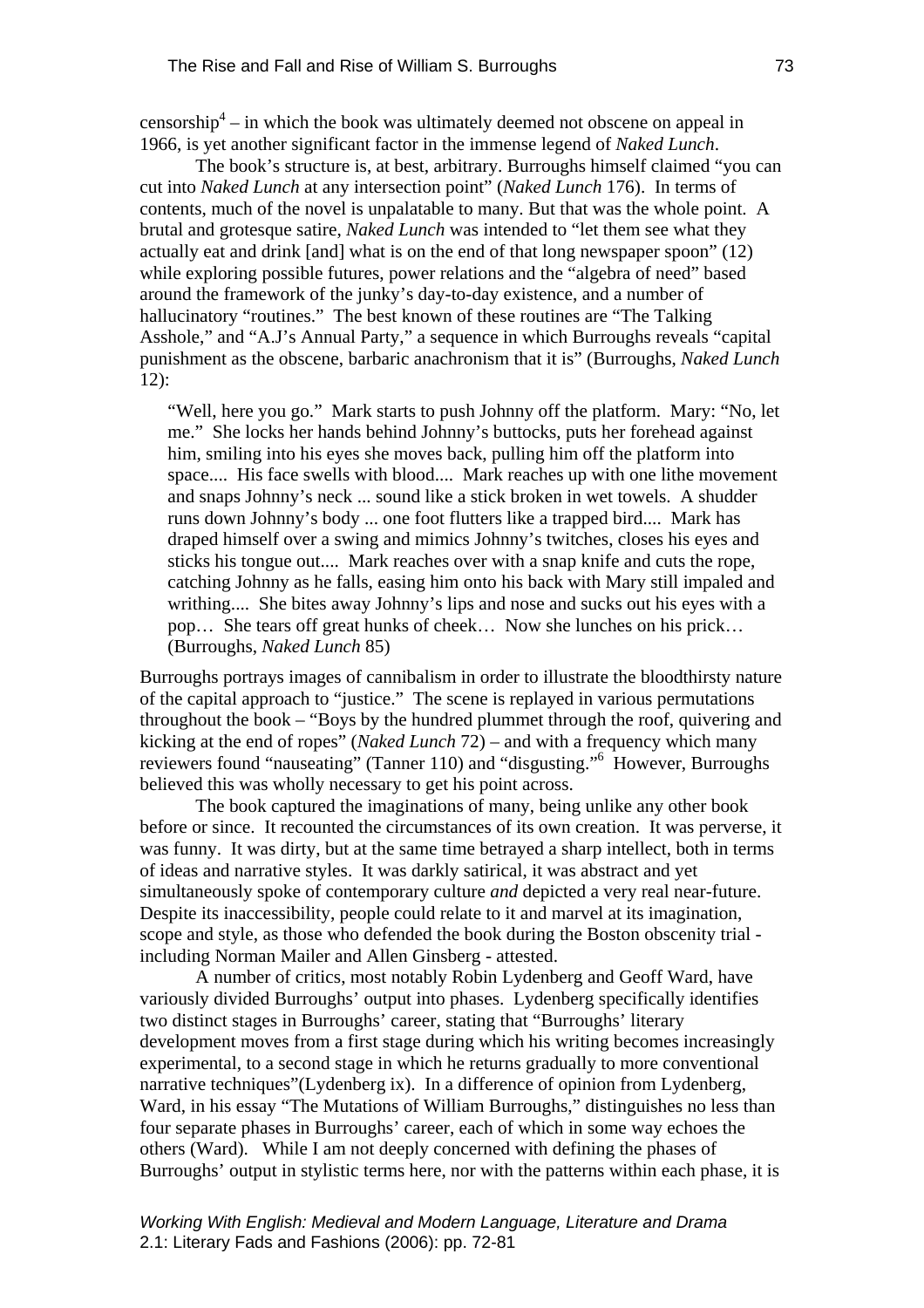interesting to observe the way in which his work does readily dissect into various phases, and the ways in which the phases do, to an extent, correspond with Burroughs' popularity, or fashionability. Without question, *Naked Lunch* was essentially a transitional text between his first, most conventional phase, and the beginning of Burroughs' most experimental period. It was this next phase which coincided with his falling from favour, and as quickly out of fashion as he came into it.

## **2. The Fall of William S. Burroughs:** *The Cut Ups*

Rather than strive to create *Naked Lunch Part II* or follow a more commercial direction, Burroughs pursued his desire to experiment with text and audio recordings. Burroughs had long believed that "word is virus," and sought to "rub out the word" by cutting and splicing texts from a vast array of sources. This period of experimentation yielded the trilogy consisting of *The Soft Machine* (1961, 1966, 1968), *Nova Express* (1962, 1967) and *The Ticket That Exploded* (1964), as well as a number of other peripheral books and pamphlets. He theorises:

The Word is literally a virus, and it has not been recognised as such because it has achieved a state of relatively stable symbiosis with its human host… But the Word clearly bears the single identifying feature of virus: it is an organism with no internal function other than to replicate itself. (Burroughs "Ten Years and a Billion Dollars", *The Adding Machine* 47)

Burroughs also believed language to be the most powerful instrument of control known to man and variously covered this subject in his novels, essays and in countless interviews. Despite the fact that Burroughs believed that language controls man, and not the other way around, he was also aware of the ways in which words can be used to order the world and the societies within it. The power of persuasion and propaganda lies in the use of language, and laws exist by virtue of their being set in the written form. To this end, he sought to break the mechanisms of control which he first alluded to in *Naked Lunch* by striking at the very root of their power – language. This he attempted to do by literally dismantling the order of the word, by physically taking scissors to text – any text – and rearranging it at random, as he detailed variously and explicitly. He explained: "[The] cut-up method consists of cutting up pages of text and re-arranging them in montage combinations" (Burroughs, "The Fall of Art", *The Adding Machine* 61). The approach to writing Burroughs took during the 1960s was fundamentally scientific. The experiments were repeated endlessly in an attempt to counteract any subconscious imposition of "order" on the selections of text used, the points at which they were cut and the order of their assembly.

Described as a "collage" (Burroughs "It Belongs to the Cucumbers" *The Adding Machine* 52-53), the first cut-up assembled lines from the New York *Herald Tribune*, *The Observer*, *The Daily Mail* and advertisements from *Life* magazine.

There seemed little doubt, however, that Mr Eisenhower said "I weigh 56 pounds less than a man," flushed and nodded curtly.

Asked whether he had had a fair trial he looks inevitable and publishes: "My sex was an advantage."

He boasted of a long string of past crimes high-lighted by a total eclipse of however stood in his path when he re-did her apartment. (Burroughs et al "The First Cut-Ups", *Minutes to Go* 7-8)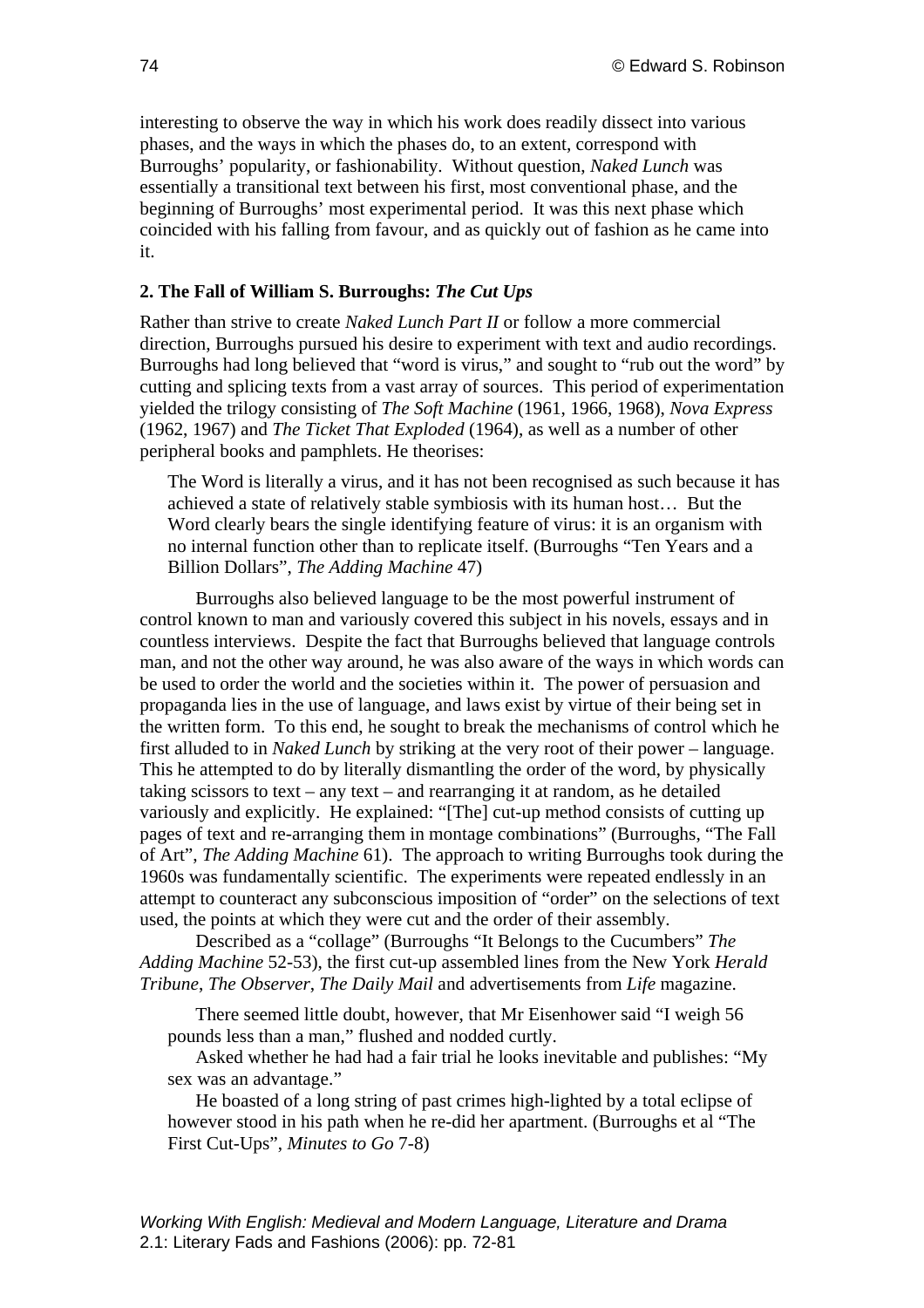It was his opinion that the randomised act of cutting and realigning text was a means of bringing the writing process closer to the subconscious and the act of dreaming. In "The Fall of Art," Burroughs also proffered the theory that "life is a cut-up… every time you walk down the street, your stream of consciousness is cut by random factors" (*The Adding Machine* 61) and that just as representational painting had been superseded by more abstract forms with the advent of photography, so linear narrative methods would be replaced by new forms which more accurately reflected the realities of living. Burroughs theorised that "representational painting is dead… Nobody paints cows in the grass anymore" ("The Fall of Art" *The Adding Machine* 61). Excited by the potential the cut-up demonstrated, with the help of Brion Gysin, Burroughs began to cut up everything at hand:

we cut up the Bible, Shakespeare, Rimbaud, our own writing, anything in sight. We made thousands of cut-ups. When you cut and rearrange words on a page, new words emerge. And words change meaning. The word "drafted," as into the Army, moved into a context of blueprints or contracts, gives an altered meaning. New words and altered meanings are implicit in the process of cutting up, and could have been anticipated. Other results were not expected. (Burroughs, "It Belongs to the Cucumbers", *The Adding Machine* 52-53)

The first cut-ups appeared "unchanged and unedited" in *Minutes to Go* (1960) (Lydenberg 44). Further collections include *The Exterminator* (1960) and *The Third Mind* (1978), the latter of which also provides detailed instructions for the replication of the experiments. The section "The Cut-Ups Self-Explained" begins with a threeparagraph passage on the functions of the cut-ups penned by Burroughs. This is followed by the instruction "cut the text into three columns"(*Third Mind* 34). These are then denoted as A, B and C. The original text is simply the three columns read across as A, B, C. There then follows a number of examples of the new texts that various arrangements of these columns can create using given formulas: ACB, BAC, etc. The results are, once again, interesting. Not only are new sentences created, but at the points at which words are cut through and reconjoined to other part-words, new words are also created.

This physical cutting up and subsequent splicing of passages drawn from such eclectic sources could be interpreted as being somewhat sacrilegious in its total disregard for the literary canon: indeed, it equates to a literal defacement of the canon. As Lydenberg suggests, the cut-up represents the ultimate attack on the common and universally accepted order of things (Lydenberg, 44-55). Language is one of the most fundamental of preconditionings, and through the Cut-Up Burroughs breaks this down in the most physical, tangible way. The *Nova* trilogy was formulated using, amongst other methods, cut-up (later emulated by David Bowie for the formulation of his lyrics, as revealed in his 1973 conversation with Burroughs published in *Rolling Stone*) and fold-in techniques, using methods of punctuation devised to mark the points of textual intersection (Copitas).

Now you are asking me whether I want to perpetuate a narcotics problem and I say: "Protect the disease. Must be made criminal protecting society from the disease."

The problem scheduled in the United States the use of jail, former narcotics plan, addiction and crime for many years - Broad front "Care" of welfare agencies - Narcotics which antedate the use of drugs… - finally in view of the cure - cure of the social problem and as such dangerous to society -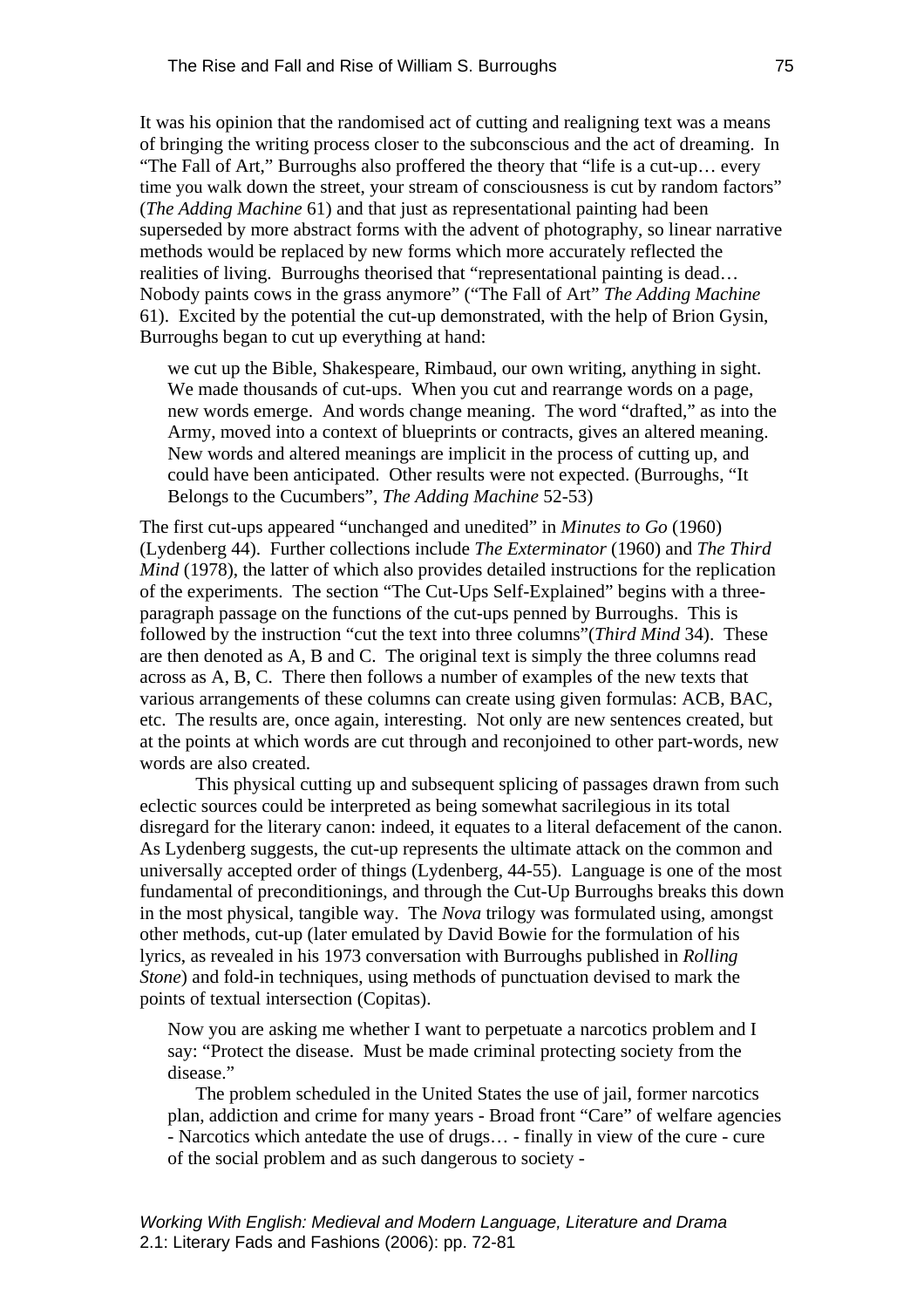## Maintaining addict cancers to our profit - pernicious personal contact - Market Increase - Release the Prosecutor to try any holes – (Burroughs, *Nova Express* 52)

Burroughs contended that there was much sense to be made from texts produced from cut-up composites, claiming that cutting texts had the capacity to reveal their true meaning – the previous passage can be unravelled to show that it "reveals that the antidrug rhetoric of the fifties and sixties served merely to cover up the real intention of the government agencies assigned to tackle the problem: to "'Protect the Disease' of addiction" (Murphy 106). Burroughs also theorised that "when you experiment with cut-ups over a period of time, some of the cut and rearranged texts seem to refer to future events… when you cut into the present, the future leaks out" ("Origin and Theory of the Tape Cut-Ups", *Break Through in Grey Room*).

To many, the cut-ups were several steps too far. If *Naked Lunch* had been inaccessible to many, his subsequent works were unreadable to most. Simply trying to wring any sense from the pages was more than anyone could be bothered to attempt. The books were poorly received, sold poorly and saw Burroughs develop a reputation for inaccessibility and experimentation for its own sake before being largely forgotten by the majority. As Murphy comments, "for many critics, Burroughs' use of the cut-up technique… was proof that his writing could not longer be interrogated for objective meaning or structure" (Murphy 103). Burroughs was aware of this problem and complained "if you apply montage method to writing, you are accused of promulgating a cult of unintelligibility" ("The Fall of Art", *The Adding Machine* 61). $^{9}$ 

Critics and readers alike were similarly unenthused by Burroughs' ideas for experimenting in the same ways with recordings, cutting and splicing tapes at random to reveal new permutations, or by the publication of *The Electronic Revolution* (1971, 1976) – a manual for the creation of anarchic mayhem through the use of recording and playing back audio gathered from various sources. Given that few had access to tape recording technology, Burroughs' guidelines had little relevance to the majority at the time of publication, while his own recorded experiments were designed primarily for his own ends rather than public consumption. It would be a further twenty years before any of these recordings would actually see the light of day.<sup>10</sup>

While the work of this period can now be seen to represent some of his most essential output, at the time Burroughs was written off by many as a spent force who had written himself into a creative cul-de-sac (Lydenberg 177). His moment of glory, *Naked Lunch*, was considered to be his sole contribution to literature, little more than a cultish fad. During the late 1960s and the majority of the 1970s, Burroughs was about as far out of fashion as it was possible to be.

## **3. The Rise of William S. Burroughs:** *The Dead Roads Trilogy,* **the Industrial Revolution and Beyond.**

In a radical cultural shift, the late 1970s saw a massive turnaround in Burroughs' status. The advent of the punk and No-Wave scenes in the UK and US saw Burroughs being cited as an influence, and with the nihilist, anti-authoritarian views which littered his work, it was hardly surprising, for this was something the punks could identify with. Without trying, Burroughs was the voice of a second disenfranchised generation. Again, his work had not captured the zeitgeist, but instead, the zeitgeist had caught up with him.

The industrial scene which began to develop in the UK in the late 1970s, spearheaded by the likes of Throbbing Gristle, Coil, and Cabaret Voltaire, also cited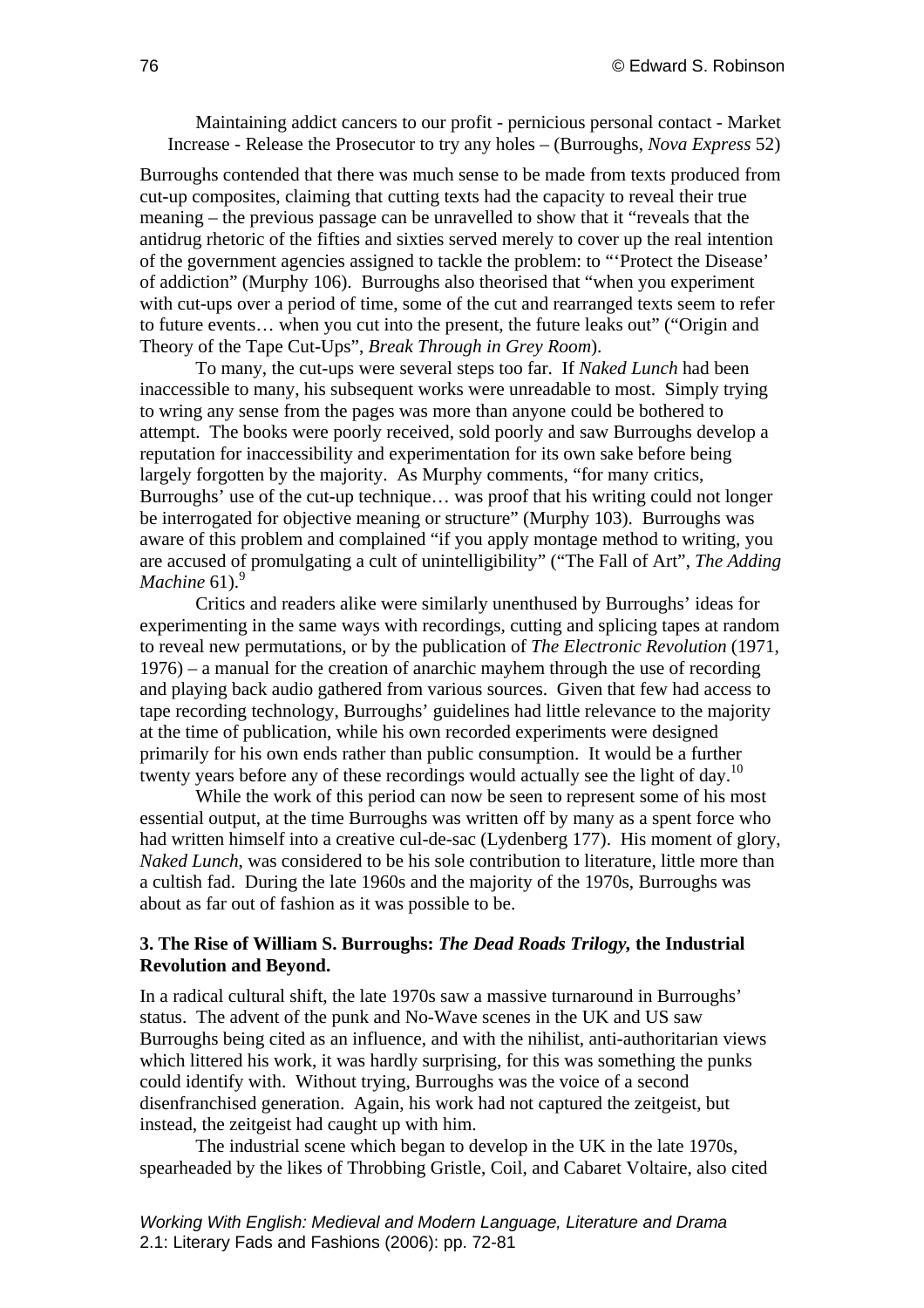Burroughs as a major influence, taking *The Electronic Revolution* as an instruction manual and employing, amongst others, the cut-up technique and the principles of "sampling" to music in a new wave of avant-gardism. While Burroughs' ideas drew a degree of inspiration from collage in visual art forms and the avant-garde musical innovations of John Cage, Pierre Boulez and Karlheinz Stockhausen, it was his mutations of their influences which became the inspiration for the nascent Industrial scene. As Genesis P. Orridge of Throbbing Gristle notes, "[Burroughs'] tape-recorder experiments… are absolutely the root of industrial music. There's a very specific lineage of experimentation" (Orridge). This focus on Burroughs functioned in a very different way from the way in which he appealed to the punks. Here, it was on a technical, rather than aesthetic level that Burroughs proved to be an inspiration. Industrial music took full advantage of the recent developments in recording technology, which included low-cost portable tape recorders. Suddenly, Burroughs' text had relevance. Burroughs' cut-up and montage techniques became applied within a musical context. Fragments of found sounds inserted into the songs pre-empt sampling, which is of course now commonplace.

Burroughs' commercial comeback came with the publication of *Cities of the Red Night* in 1980. It was quite a radical departure from the books he had published in the preceding two decades. Gone was the overt experimentalism which had become Burroughs' trademark throughout his career. Indeed, *Cities of the Red Night* was Burroughs' most conventional and obviously accessible text since *Junky* (1953) almost three decades previous, providing the book with a wider commercial appeal. The Burroughs virus had mutated again, and had returned as strong and as virulent as ever.

From hereon in, Burroughs' profile continued to grow exponentially: his name became synonymous with countercultural cool. His voice was sampled by countless bands and appeared on innumerable collaborative releases with artists as diverse as The Disposable Heroes of Hiphoprisy, REM and Nirvana's Kurt Cobain. His image appeared in the video to the single "N.W.O." by US industrial band Ministry in 1992, and when a clip of the video appeared on *Beavis and Butthead*, they remarked that not only were the song and the video "cool," but that "even the old guy is cool" (Murphy 227). Indeed, Burroughs was so cool that he was even used in a series of Nike commercials, as well as appearing briefly in the film *Drugstore Cowboy* (1989). But why did Burroughs not only become cool once, but twice, during his own lifetime, and how, at the age of 65, did he manage to reinvent himself without really doing anything, and become the voice of a second generation's counterculture?

Even in the heyday of the Beats, Burroughs stood apart from his peers, and even strove to explicitly separate himself from the idea of a Beat "movement," stating:

 I don't associate myself with it at all, and never have, either with their objectives or their literary style. I have some close personal friends among the Beat movement: Jack Kerouac and Allen Ginsberg and Gregory Corso are all close personal friends of many years standing, but we're not doing the same thing, either in writing or outlook (Odier 52).

While the 1960s, which saw the Beat movement's zenith, were typified by Ginsberg's message of love and peace, Burroughs, in the wake of *Naked Lunch*, showed no affinity with the zeitgeist. Despite to an extent riding on the association of the collective, Burroughs' singularity was always key: Burroughs was always *different*.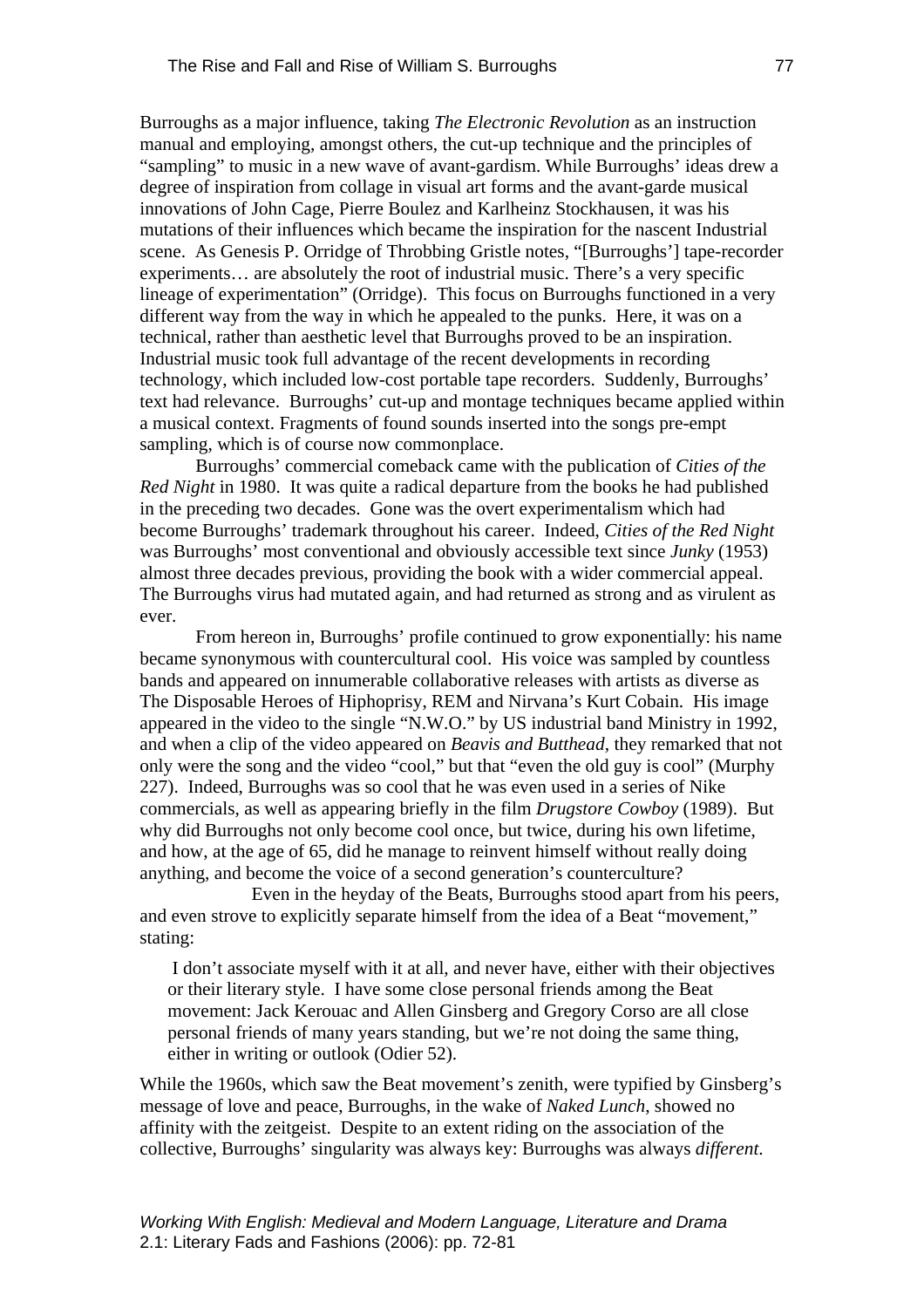Despite representing Burroughs' first 'peak' in terms of his commercial success and cultural prominence, and appearing to many as signifying Burroughs' 'explosion' onto the literary scene, *Naked Lunch* simply represents a certain point in his evolution, his first mutation, and its success simply is correlative with a certain anti-zeitgeist. By this, I mean that, even while being marketed as a part of the Beat generation, which represented the zeitgeist, Burroughs' position was one of counterpoint. While Ginsberg suggested that everyone should give a policeman a flower, Burroughs countered that "the only way I'd like to see a policeman given a flower is in a flowerpot from a high window" (Miles 13). While Ginsberg and Kerouac were the counterculture, Burroughs was the counter-counterculture, the alternative counterculture. His work appealed to those who weren't the mainstream capitalists, but who were not convinced by or swept away on the prevailing tide of love, peace and optimism. *Naked Lunch*, then, tapped into a paranoid undercurrent and offered a *real* alternative.

The success of *Naked Lunch*, then, had little to do with Burroughs' tapping into a thirst for challenging, disorientating and experimental prose with graphic depictions of homosexual sex, hanging and transmogrification. While the controversy which accompanied the book's publication indubitably served to raise its profile, this is unlikely to have had a great deal of impact in terms of securing the book's longterm status as a modern classic. I would contest the book's longevity is intrinsically linked to its continued relevance. The random ordering of his own text represented a cut-up of sorts, and through it, the future leaked out. While it was clearly relevant in many ways at the time of publication, that it would have remained relevant, and, indeed, retained a feeling of contemporariness some four decades on, would have been virtually impossible to predict. The possible near futures Burroughs presented have, grimly, become our presents, and the accuracy of Burroughs' observations simply continue to unravel and reveal themselves.

The same applies to Burroughs' subsequent work, in particular the *Nova* trilogy. Even now, it remains some of the most extreme, in experimental terms, antiliterature published. It is unquestionably a strange paradox that Burroughs' most inaccessible work, and the sequence of texts which represented his lowest ebb in commercial terms should ultimately prove to be his most influential work. But is this really such a paradox considering his desire to revolutionise narrative practices? As both of the leading theoreticians on the avant-garde, Peter Bürger and Renato Poggioli attest, the principles of the avant-garde take time to attain mainstream acceptance, and usually do so in a heavily diluted form. Although Burroughs abandoned cut-ups disillusioned with their apparent failure, this sequence of work, which could be said to equate to an avant-garde in its own right, simply took longer than the author had hoped to have the desired effect. The commercial failure of the *Nova* trilogy stemmed as much from the fact that the world wasn't ready for it as it was connected to its inaccessibility.

With the benefit of hindsight, it is possible to argue that the changes Burroughs strove to bring about with the cut-ups did occur, and that the dislocations prevalent in much contemporary and post-modern literature was prefaced in Burroughs' work of the 1960s, which is characterised by many of the practices which are common to post-modern writing – use of "collage"; intertextuality; the merging of "high" and "low" cultures; drawing on other media, e.g. film; dislocations of time / space continuity; narrative switches, etc.. Similarly, the Cyberpunk genre, which includes Kathy Acker and William Gibson amongst its leading exponents, owes a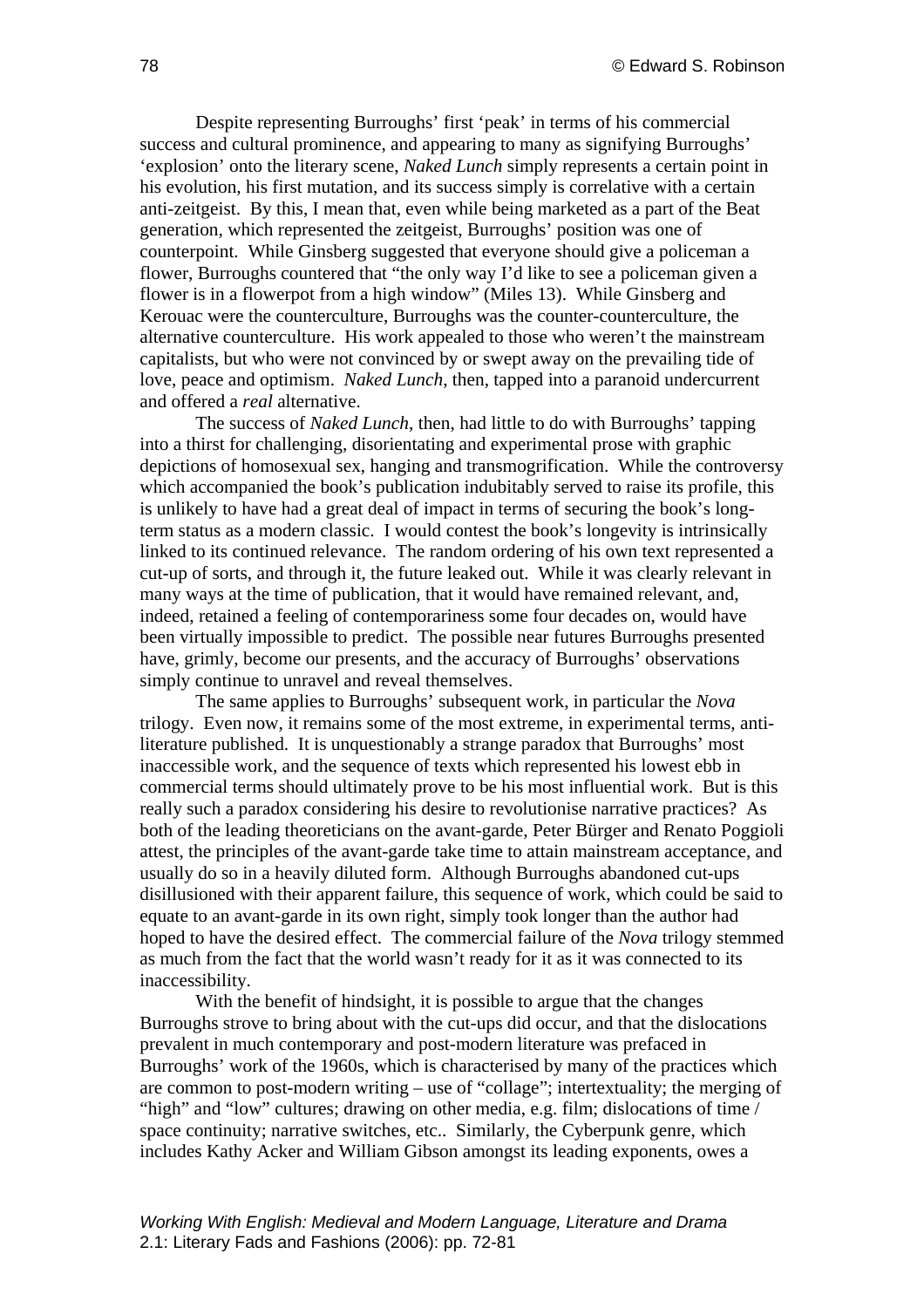great deal to Burroughs' genre-crossing fiction. In short, Burroughs was simply very much ahead of his time.

Following his death in 1997, interest in all things Burroughs has exploded, with a plethora of posthumous collections of diaries, letters and essays and a swathe of anthologies, republications and "definitive" and anniversary editions of older works flooding the market. This is clearly indicative of the enduring power of Burroughs' work and influence. His career represents an ever shifting, mutating lineage, in which neither the author figure nor even any single given text remains the same.

In the last decade, there has been a journalistic and critical quest to tag the next Beat Generation. This can partly be attributed to the lethargic approach to journalism which has been increasingly endemic in recent years, but is similarly testament to the impact of the Beat Generation, to which Burroughs' work contributed no small part. This has seen the abortive attempt to brand Irvine Welsh, Jeff Noon, Nicholas Blincoe, Roddy Doyle and Toni Davidson, amongst other such disparate contemporary writers, as the "Repetitive Beat Generation" (Redhead), and also the advent of the short lived (i.e. single volume anthology of short stories) "New Puritans" (Blincoe and Thorne). Although Welsh's *Trainspotting* (1993) displays a structural similarity to *Naked Lunch*, and Blincoe has admitted to being "a huge fan of Burroughs" (Redhead 5-6), by and large, the Beat connection was at best antagonistic and, more often than not, tenuous. There are, however, almost countless other authors who have no affiliation to any "movement" who have clearly been strongly influenced by Burroughs, including writers as diverse as Will Self, Kathy Acker and Stewart Home. My point is, here, that Burroughs has not only, in death, transcended literary fashions himself, but has created a body of work which has already outlived every single one of the brief fads he was, unintentionally and doubtless unwillingly, in some way responsible for.

I would conclude that Burroughs' lasting relevance and his now secure place in the modern canon is primarily due to his almost subliminal presence, as Caveney observes. "He is a disc jockey of the word, sampling and restructuring the languages that society speaks. Small wonder then that his novels can be reified without being read – his work already exists all around us, his material constantly affecting us almost by a kind of osmosis" (Caveney 18). He once claimed that much of his writing came to him like dictation, and made no secret of the fact that much of his work drew heavily from, was plagiarised from, or was constructed using, large sections of pre-existing texts, either cut up, spliced or simply paraphrased. It is my theory that Burroughs' work represents in some mutated manner, almost the entirety of literature, absorbed and regurgitated, cut and spliced and yet still present: a mutated form of the entire canon. It is for this reason that his work has succeeded in passing into the collective (sub)conscious almost unnoticed. His creation of a body of work which exists without a single fixed notion of authorship, and without a context of its own "time," is the secret of Burroughs' importance, which I believe will only continue to grow in the decades to come.

#### **Endnotes**

 $\overline{a}$ 

<sup>1</sup> More recent editions of the book have used the alternative spelling, *Junky*.

<sup>&</sup>lt;sup>2</sup> The letters are collected by Jennie Skerl & Robin Lydenberg. Calders eventually published *Naked Lunch* in the UK in 1964, some five years after its initial French release, as recounted by Morgan.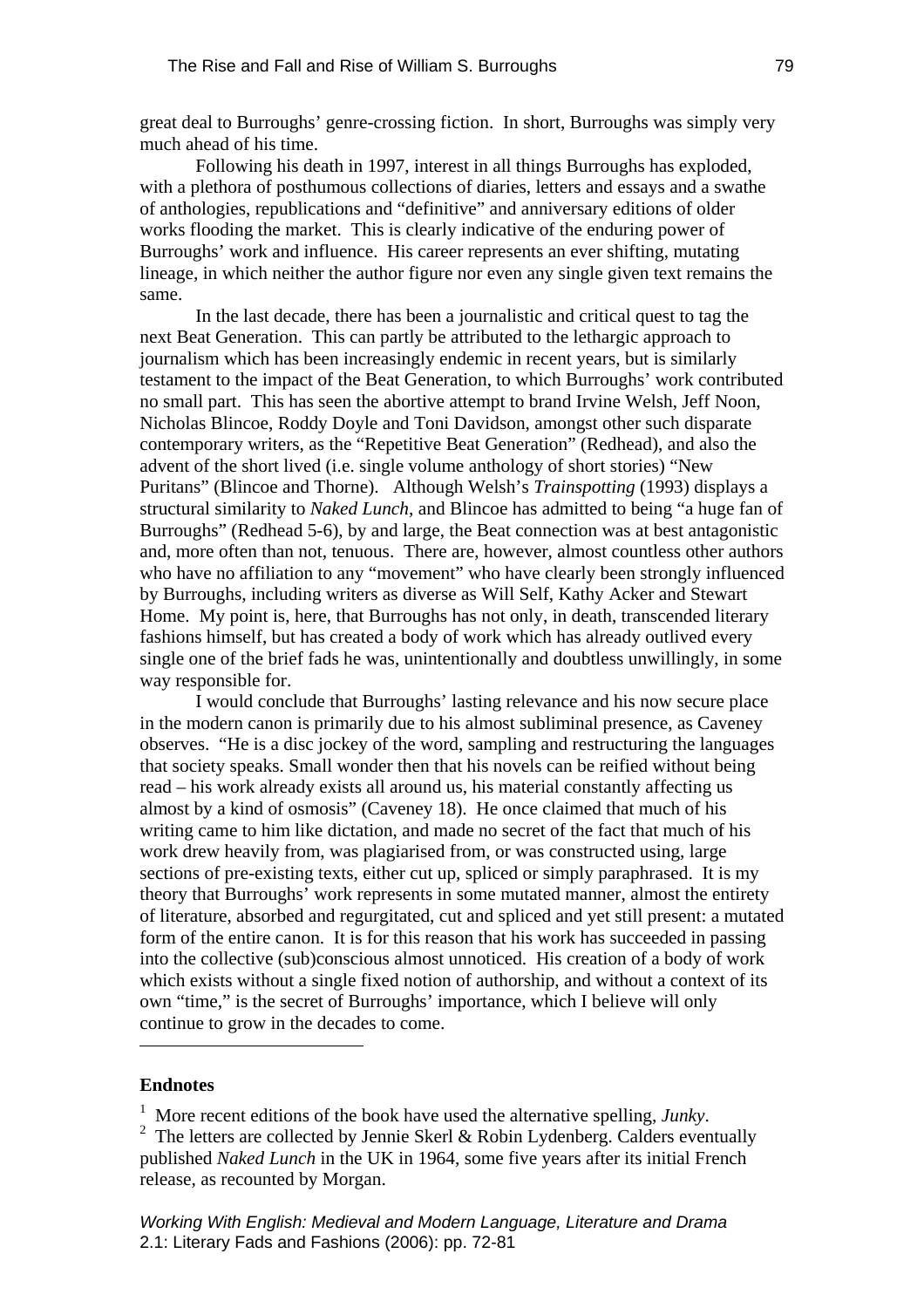<span id="page-8-2"></span> 4 In addition to John Sutherland's *Offensive Literature: Decensorship in Britain 1960-1982*, see Karolides, Bald & Sova (eds.), which provides a detailed case history of *Naked Lunch*. 6

<span id="page-8-3"></span> Reviewer's response to letters to the editor published in the *Times Literary Supplement* 21 November 1963, letter to the *Times Literary Supplement*, 28 November 1963, reproduced by Skerl & Lydenberg in *Burroughs at the Front* p. 49.

<span id="page-8-4"></span><sup>9</sup> The difficult reputation Burroughs acquired is also evidenced in interviews of this time, as contained in *Burroughs Live: The Collected Interviews of William S. Burroughs 1960-1997* and the contemporary reviews and critical essays contained in *William S. Burroughs at the Front.* <sup>10</sup> A selection of these recordings appeared on the 1980 LP release *Nothing Here Now* 

<span id="page-8-5"></span>*But the Recordings*, compiled by Genesis P. Orridge of Throbbing Gristle.

# **Works Cited**

- Blincoe, Nicholas and Thorne, Matt eds. *All Hail the New Puritans*. London: Fourth Estate, 2000.
- Bürger, Peter. *Theory of the Avant-Garde*. Trans. Michael Shaw. Minneapolis: University of Minnesota Press, 1984.
- Burroughs, William S. *Junky*. Harmondsworth: Penguin Books, 1977.
- ---. *Dead Fingers Talk*. London: Star, 1977.
- ---. *Naked Lunch*. London: Flamingo, 1993.
- ---. *The Soft Machine*. London: Flamingo, 1992.
- ---. *The Electronic Revolution*. Göttingen: Expanded Media Editions, 1972.
- ---. *The Ticket That Exploded*. New York: Grove Press, 1987.
- ---. *Nova Express*. New York: Grove Press, 1992.
- --. *Cities of the Red Night*. London: Picador, 1982.
- ---. *The Adding Machine: Selected Essays*. New York: Arcade

Publishing, 1993.

- Burroughs, William S. and Gysin, Brion: *The Exterminator*. San Francisco: The Auerhahn Press, 1960.
- ---. *The Third Mind*. New York: The Viking Press, 1978.
- Burroughs, William S., et al: *Minutes to Go*. Paris: Two Cities Editions, 1960.
- Caveney, Graham. *The 'Priest', They Called Him: The Life and Legacy of William S. Burroughs*. London: Bloomsbury, 1998.
- Copitas, Craig. 'Beat Godfather Meets Glitter Mainman: Burroughs and David Bowie.' *Rolling Stone* 155, February 28, 1974. *The Rolling Stone Book of the Beats: Beat Generation and the Counterculture*. Ed. Holly George-Warren. London: Bloomsbury, 1999. 193-202.
- <span id="page-8-1"></span><span id="page-8-0"></span>Karolides, Nicholas J., Bald, Margaret & Sova, Dawn B. *100 Banned Books: Censorship Histories of World Literature*. New York: Checkmark Books, 1999.